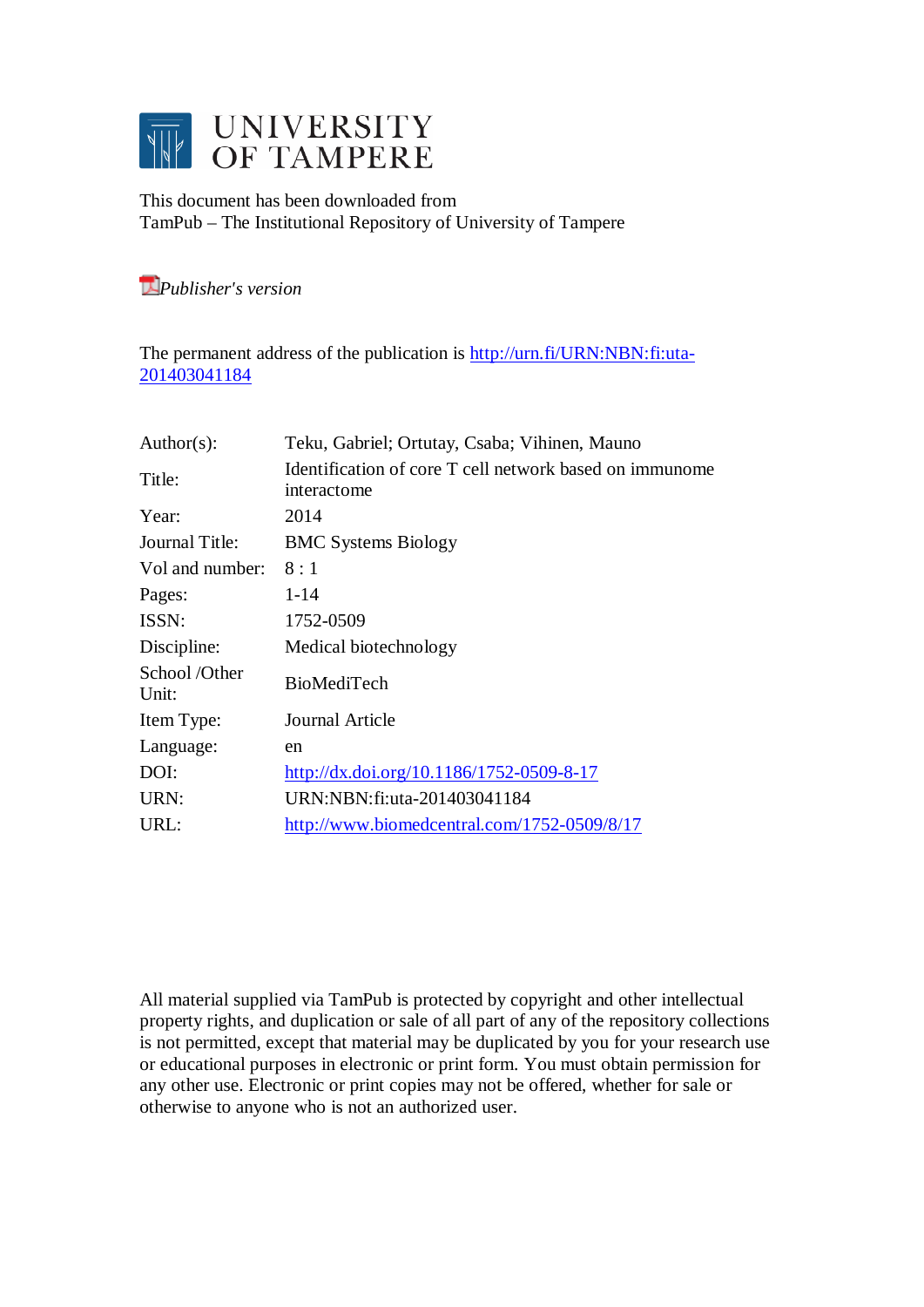# **RESEARCH ARTICLE Example 2014 12:30 THE Open Access**



# Identification of core T cell network based on immunome interactome

Gabriel N Teku<sup>1†</sup>, Csaba Ortutay<sup>2,3†</sup> and Mauno Vihinen<sup>1,2,3\*</sup>

# Abstract

**Background:** Data-driven studies on the dynamics of reconstructed protein-protein interaction (PPI) networks facilitate investigation and identification of proteins important for particular processes or diseases and reduces time and costs of experimental verification. Modeling the dynamics of very large PPI networks is computationally costly.

Results: To circumvent this problem, we created a link-weighted human immunome interactome and performed filtering. We reconstructed the immunome interactome and weighed the links using jackknife gene expression correlation of integrated, time course gene expression data. Statistical significance of the links was computed using the Global Statistical Significance (GloSS) filtering algorithm. P-values from GloSS were computed for the integrated, time course gene expression data. We filtered the immunome interactome to identify core components of the T cell PPI network (TPPIN). The interconnectedness of the major pathways for T cell survival and response, including the T cell receptor, MAPK and JAK-STAT pathways, are maintained in the TPPIN network. The obtained TPPIN network is supported both by Gene Ontology term enrichment analysis along with study of essential genes enrichment.

**Conclusions:** By integrating gene expression data to the immunome interactome and using a weighted network filtering method, we identified the T cell PPI immune response network. This network reveals the most central and crucial network in T cells. The approach is general and applicable to any dataset that contains sufficient information.

Keywords: Protein-protein interaction, Network, Filtering, T cell, TPPIN, Signaling, PPI

## Background

Cellular interactomes often consist of large numbers of proteins with even larger numbers of connections between them. Typically in protein-protein interaction (PPI) network nodes represent proteins and the links represent relationships between them. This network representation enables the study and visualization of the reconstructed cellular systems.

Data-driven studies on the dynamics of reconstructed PPI networks facilitate investigation and identification of proteins important for a particular process and reduces time and costs of experimental verification [\[1,2](#page-13-0)]. Modeling the dynamics of very large PPI networks is computationally

very costly. To circumvent this problem, one needs to identify relevant core components of networks without losing vital information. A PPI network constituting most of the relevant core of a cellular system is sufficient to study its dynamic properties [\[3\]](#page-13-0).

Many methods have been developed to reduce complex directed and undirected networks to their core components. Some of the methods include topological centrality techniques [\[4](#page-13-0)], synthetic biology approaches of the minimal gene set of a cell [\[5,6](#page-13-0)], complex systems coarse-graining [\[7,8](#page-13-0)], and filtering approaches [[9-11\]](#page-13-0). In the centrality methods, topological centrality of nodes is used to identify the non-redundant links and to delete the redundant ones [[11\]](#page-13-0). Minimal gene set approaches aim to identify genes that are crucial for life sustenance and cannot be inactivated under specific optimal growth conditions. These approaches do not take into account interactions between essential gene products [[5\]](#page-13-0). The coarse-graining approaches identify specific motifs in a



© 2014 Teku et al.; licensee BioMed Central Ltd. This is an Open Access article distributed under the terms of the Creative Commons Attribution License [\(http://creativecommons.org/licenses/by/2.0\)](http://creativecommons.org/licenses/by/2.0), which permits unrestricted use, distribution, and reproduction in any medium, provided the original work is properly credited.

<sup>\*</sup> Correspondence: [mauno.vihinen@med.lu.se](mailto:mauno.vihinen@med.lu.se) †

Equal contributors

<sup>&</sup>lt;sup>1</sup>Department of Experimental Medical Science, Lund University, Lund, Sweden

<sup>&</sup>lt;sup>2</sup>Institute of Biomedical Technology, University of Tampere, Tampere, Finland Full list of author information is available at the end of the article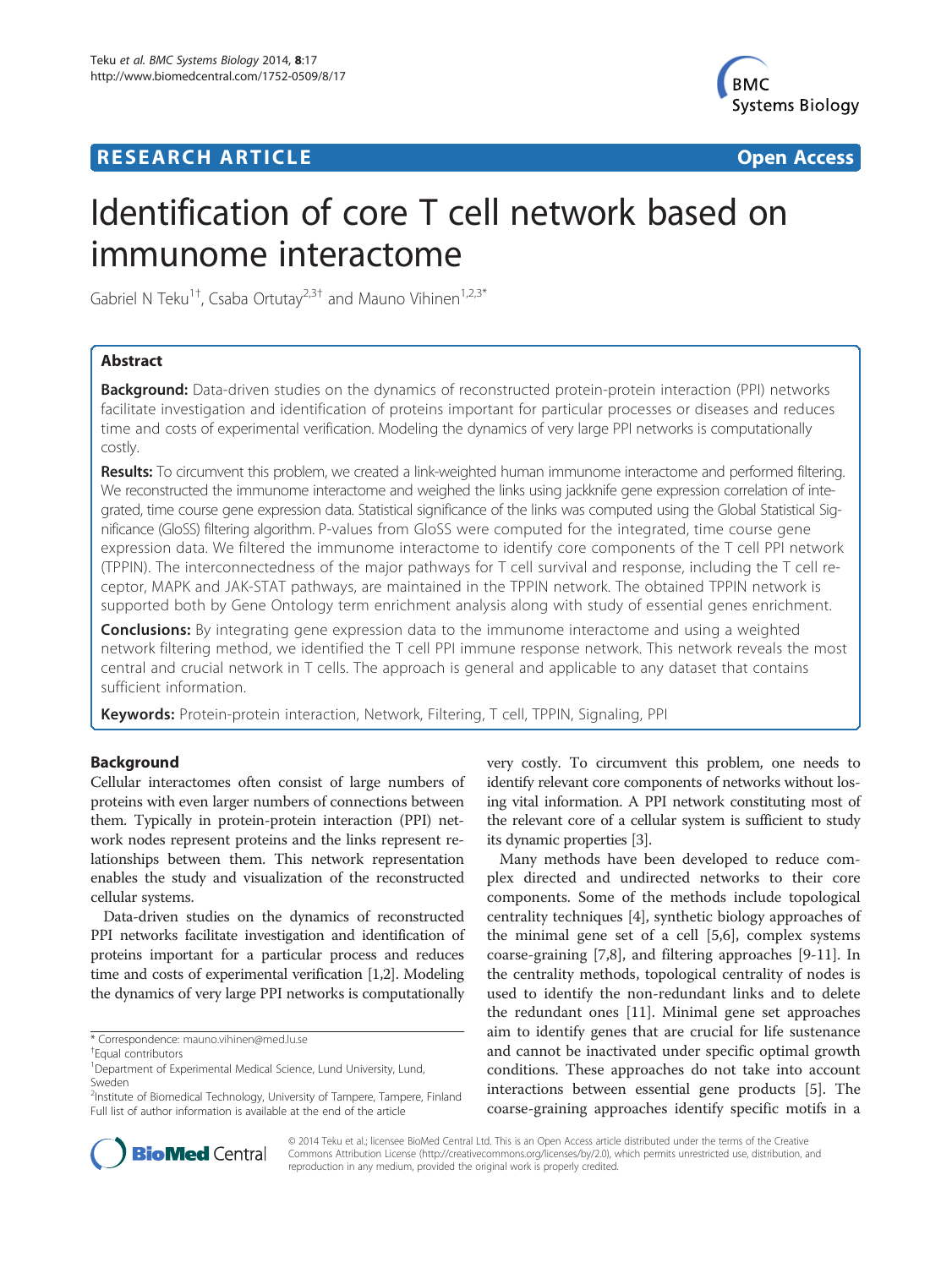<span id="page-2-0"></span>network, and collapse and replace them by a single node [[8\]](#page-13-0). This process is repeated until there are no more motifs. The final network is less complex but does not consider the structural heterogeneity and broad weight distribution, i.e. the multi-scale nature, of cellular networks.

Network filtering approaches have also been used to reduce network complexity [\[10-13](#page-13-0)]. Those that preserve the inherent multiscale structure of natural complex networks have been shown to be better in revealing most of the important components of networks [\[11,13\]](#page-13-0). These approaches score the nodes or links, and enable the deletion of those that do not deviate significantly from a null model.

In this study, we identified the network of proteins relevant in T cells by filtering the immunome interactome using the result from Global Statistical Significance (GloSS) [\[13](#page-13-0)] algorithm and a constraint of connectivity of the T cell receptor (TCR) signaling pathway. We compiled genes for the major immune processes and used them to reconstruct the immunome interactome, i.e., all the PPIs of the immunome. We then integrated gene expression profiles for the corresponding genes across several experiments. Jackknife correlation for gene expression was then used to weigh links between the proteins encoded by the genes. To maintain the multiscale structure of the network during filtering, we used the GloSS algorithm. This algorithm utilizes a global null model of the link weight and the degree distribution of the network. It computes the statistical significance for each link. For the null model, GloSS assigns weights from the weight distribution of the network, independently and randomly, without changing its topology. We filtered the network by deleting links based on their p-values (computed by GloSS) in descending order. To determine the endpoint of the filtering, we imposed as a constraint, the existence of a single path between the components of the NF-κB and TCR complexes.

Because we investigated the global and aggregate characteristics of the system and integrated T cell gene expressions, we can assume that the filtered network contains most of the components central for T cell signaling [\[14\]](#page-13-0). This was supported by Gene Ontology (GO) and essential genes enrichment analysis.

#### Results

#### Protein-protein interaction network

We used altogether 1579 proteins for the network filtering (Additional file [1\)](#page-12-0). Eight hundred and eighty five human immunome genes were obtained from the Immunome Knowledge Base (IKB) [[15](#page-13-0)]. As IKB contains only the most essential immunome genes and does not necessarily contain full pathways, it was supplemented with proteins for key immune system pathways derived from the KEGG Pathway database [[16](#page-13-0)] (Table 1).

#### Table 1 KEGG pathways used to supplement IKB dataset

| <b>KEGG identifier</b> | Name of KEGG pathway                         |
|------------------------|----------------------------------------------|
| path:hsa04010          | MAPK signaling pathway                       |
| path:hsa04062          | Chemokine signaling pathway                  |
| path:hsa04514          | Cell adhesion molecules                      |
| path:hsa04612          | Antigen processing and presentation          |
| path:hsa04620          | Toll-like receptor signaling pathway         |
| path:hsa04621          | NOD-like receptor signaling pathway          |
| path:hsa04622          | RIG-1-like receptor signaling pathway        |
| path:hsa04630          | Jak-STAT signaling pathway                   |
| path:hsa04640          | Hematopoietic cell lineage                   |
| path:hsa04650          | Natural killer cell mediated cytotoxicity    |
| path:hsa04660          | T cell receptor signaling pathway            |
| path:hsa04662          | B cell receptor signaling pathway            |
| path:hsa04664          | Fc ERI signaling pathway                     |
| path:hsa04666          | FcyR-mediated phagocytosis                   |
| path:hsa04670          | Leukocyte trans-endothelial migration        |
| path:hsa04672          | Intestinal immune network for IgA production |
| path:hsa04610          | Complement and coagulation cascades          |
| path:hsa04623          | Cytosolic DNA-sensing pathway                |

The protein products of the genes that take part in these pathways were used to supplement the protein data from the IKB database. The combined protein data represent the immune response protein dataset.

The PPI network was reconstructed for the immunome proteins (see workflow in Figure [1\)](#page-3-0). PPI data were retrieved from iRefIndex database (version 9.0) which compiles PPIs from the major repositories [\[17](#page-13-0)]. ppiTrim (version 1.2.1) was used for general filtering according to Stojmirovic et al. [[18\]](#page-13-0). Only experimentally verified and binary PPIs were retained. Moreover, multiple binary PPIs encoded by the same gene pair were collapsed into a single PPI. Finally, binary interactions to proteins outside the immunome were eliminated. A total of 5603 PPIs between 1259 immunome proteins were available after these pre-processing steps (Additional files [2](#page-12-0) and [3](#page-12-0)).

#### Gene expression correlation

T cell gene expression datasets were obtained from NCBI GEO [\[19\]](#page-13-0) and EBI ArrayExpress [\[20\]](#page-13-0) databases. Altogether 16 time series datasets (Additional file [4](#page-12-0)) containing 384 samples derived from 5 platforms fulfilled the set criteria. After pre-processing, batch effect analysis was performed. Further, exploratory Principal Component Analysis (PCA) was done to examine the effect and performance of the batch effect analysis (Figure [2\)](#page-4-0). The samples cluster according to experiment and platform before batch effect analysis. However, after batch effect correction, samples performed on all three platforms overlap with each other. The batch effect-corrected expression data were integrated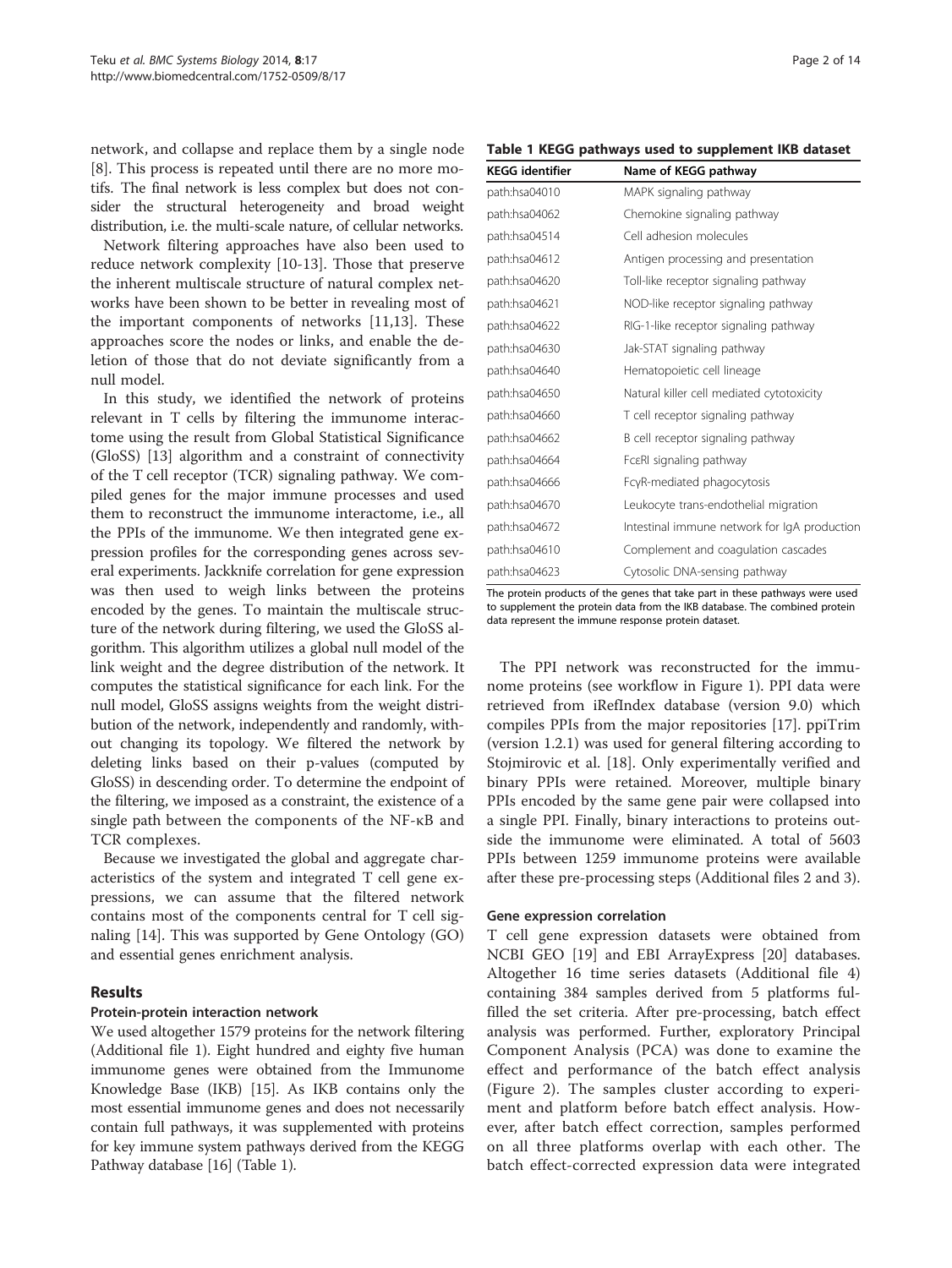<span id="page-3-0"></span>

link weights.

or merged together. Of the genes encoding the 1259 immunome proteins, 1149 were expressed in at least 80% of the samples in the merged dataset and were thus included in the analysis.

Next, the mean of the jackknife Pearson productmoment correlation coefficient was calculated for the pre-processed and merged expression values for all gene pair combinations. In total, 1140 genes representing 5164 gene pairs encoding interacting proteins in the immunome interactome were used for further analysis.

The distribution of the integrated jackknife correlation values is shown in Figure [3.](#page-4-0) The maximum gene expression correlation is 0.88, between  $ITGA2B$  (integrin α-IIb or CD41) and ITGB3 (integrin β-3 or CD61). The encoded proteins form an integrin receptor complex [\[21\]](#page-13-0) and are thus co-expressed. Their functions include cell adhesion, cell-cell interaction, receptor for several molecules and platelet activation [[21](#page-13-0)]. The minimum correlation of -0.62 was observed between LCK, coding for lymphocytespecific protein tyrosine kinase, and PAK2, p21 protein (Cdc42/Rac)-activated kinase 2. LCK is an important signaling protein in many cellular processes, especially in T cell receptor (TCR) activation and T cell development [[22](#page-13-0)]. PAK2 is a member of the PAK proteins (a family of serine/threonine kinases) targeted by small GTP proteins, CDC42 and RAC1 [\[23,24](#page-13-0)]. They take part in several signaling pathways, including the TCR signaling network. Albeit association of increased PAK2 activity in cells that overexpress Src kinases, PAK2 and LCK have not been shown to directly interact with each other [[25](#page-13-0)]. The mean of the correlation values for all gene pairs is 0.09 and most of the correlation coefficients lie between -0.5 and 0.5.

#### T cell-specific PPI network

We reconstructed the immunome PPI network as a weighted and undirected graph. The nodes, links, and link weights of the graph represent, respectively, the immunome protein coding genes, the PPIs and the absolute value of the mean jackknife expression correlation between the connected immunome protein coding genes.

The topology and weight distribution of naturally occurring complex weighted networks are heterogeneous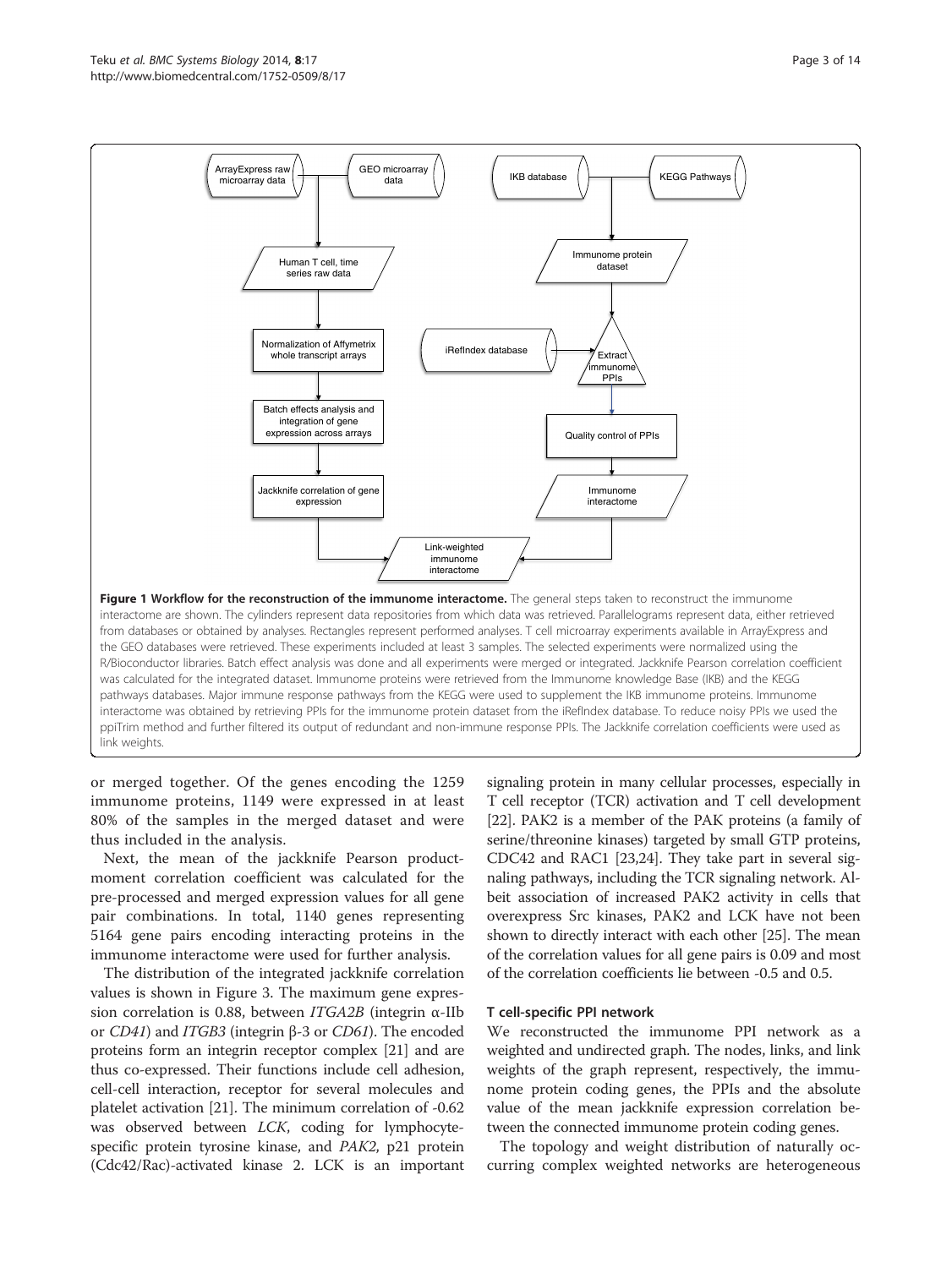<span id="page-4-0"></span>

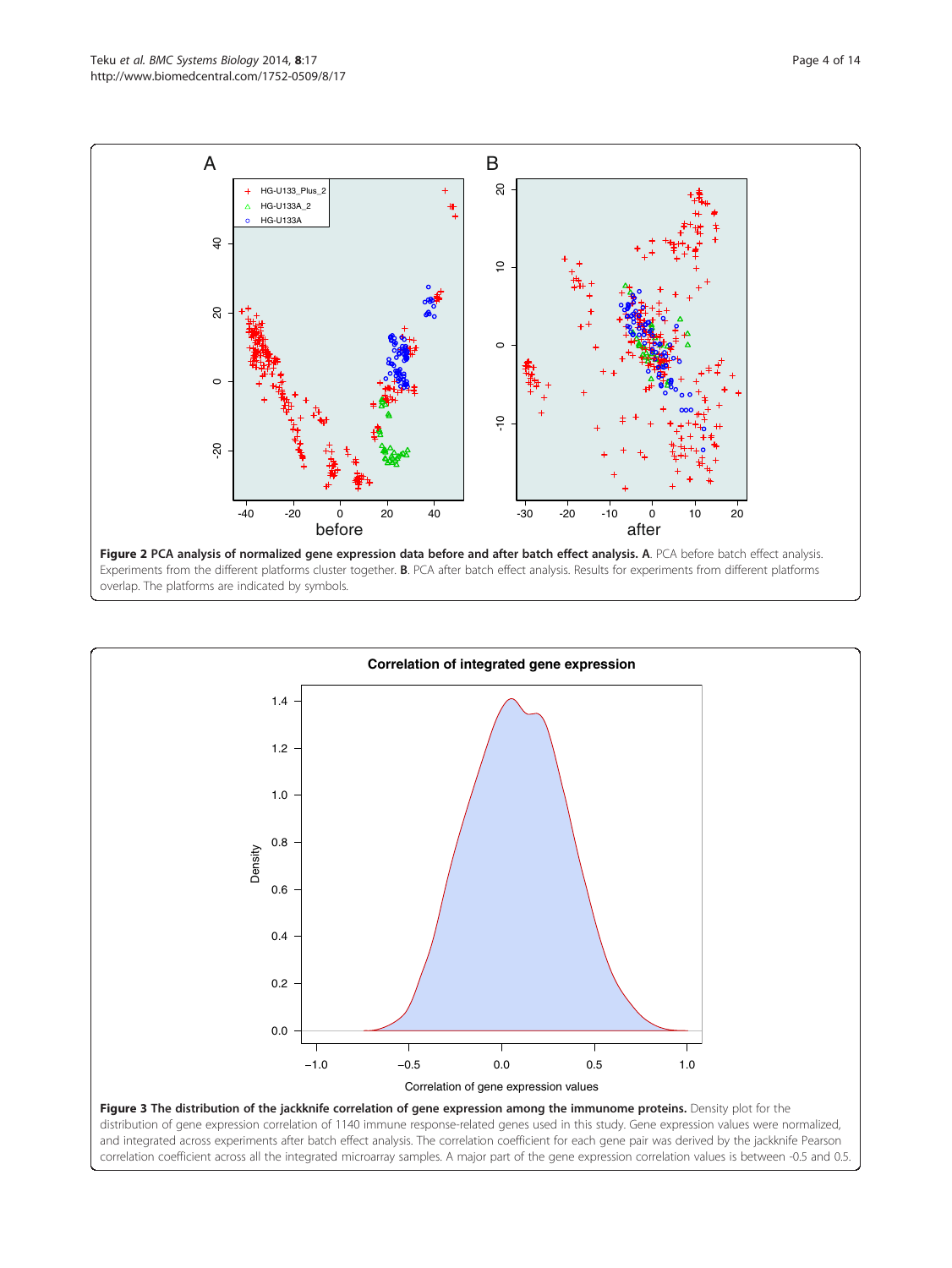and tightly connected. This makes the identification of the relevant structure that maintains the multiscale nature of the network nontrivial. Thus, we used the GloSS algorithm [[13\]](#page-13-0) to compute a p-value, for each link. GloSS identifies the relevant backbone of a weighted graph while retaining the multiscale coupling of its weight distribution and topological characteristics. It uses a global null model that describes both the structure of the network and its weight distribution. The p-values computed by GloSS were used to filter the network by deleting links based on their p-values, in descending order. We monitored the filtering process to make sure that the central networks between TCR, and NF-κB and NFAT signaling pathways remained intact. These pathways have been shown to be crucial for T cell signaling [\[26,27](#page-13-0)] and therefore cannot be disconnected without destroying essential cellular processes.

We followed changes of structural and biological features in the PPI network during the filtering process with network parameters. The diameter of the network represents the longest minimum distance between the nodes. We used as measures the changes in diameter, the relative size of the largest connected component and the average size of the isolated components [\[28](#page-13-0)]. These network topology scores show how connectivity, integrity and robustness of the network are changed when links are removed during the filtering process (Figure [4](#page-6-0)). All the panels in Figure [4](#page-6-0) indicate that at the cutoff point most of the remaining network's connectivity and integrity is still maintained. We call the remaining network the T cell PPI Network, TPPIN (Figure [5](#page-7-0)). TPPIN consists of 288 nodes, 227 links in 73 connected components (Table [2](#page-7-0)).

#### Correlation distribution before and after filtering

Threshold algorithms filter a network by removing edges whose weights are below an arbitrary cutoff. Such a network loses its multiscale and, thus, its core structure. We probed the distribution of the gene expression correlation coefficient to establish whether the multiscale structure of the immunome interactome is retained in the filtered T cell PPI network (Figure [6\)](#page-8-0). The filtering process succeeds in maintaining not just the links with large weights but also links with lower weights. Thus, the filtering process maintains the multi-scale structure of the network and retains edges that are crucial for the T cell PPI network.

# Effect of noise on the filtering procedure

To test the sensitivity of our filtering procedure to noise we introduced randomness to the immunome interactome, before performing filtering, by randomizing fractions of the link weights while preserving the topology of the network. We refer to these networks as the Link

Weight-Randomized Networks (LWRNs). Nine such networks were created based on the fraction of weights randomized. Thirty iterations were conducted for each LWRN. Each iteration consists of choosing randomly a fraction of links, reassigning their weights randomly, conducting the filtering procedure, and calculating network topology statistics. The topology features calculated for each iteration include node degree, average path length, betweenness centrality of both the nodes and the links, clustering coefficient of the network, and the intersection between the TPPIN and the LWRN. These measures indicate the local and global connectivity of a network. We retained the average of the above quantities.

Figure [7](#page-9-0) shows the similarity or dissimilarity between TPPIN and LWRNs. Figure [7](#page-9-0) A-E, shows that as more of the link weights are randomized, the topology of the LWRNs diverges significantly from TPPIN. Moreover, as Figure [7](#page-9-0) F shows, there is very little overlap of links between the LWRNs and TPPIN.

### Gene Ontology over-representation and semantic similarity analysis

GO term over-representation analysis was performed for the TPPIN proteins and shows that, at level two details, most of the biological process terms are relevant for T cell function (Table [3](#page-10-0) and Additional file [5](#page-13-0)). For example, the term positive regulation of lymphocyte activation pathway (GO:0051251, p-value =  $9.74 \times 10^{-7}$ ), regulation of immune response (GO:0050776, p-value =  $1.11 \times 10^{-6}$ ), and intracellular protein kinase cascade (GO:0007243, p-value =  $3.40 \times 10^{-6}$ ) terms are among the most significantly enriched after adjusting for multiple comparisons. In addition to significant immune response-related terms, there are also those for general cellular processes.

To better investigate the similarity or difference between the immunome interactome and the TPPIN network, we explored semantic similarity of the networks using the GOSemSim package available from R/Bioconductor. The semantic similarity ranges between 0 and 1. The similarity between the immunome interactome and TPPIN proteins in the biological process and molecular function terms were very high, i.e., 0.91 and 0.92, respectively, indicating that the TPPIN is very representative of the immunome interactome.

#### Essential genes over-representation analysis

Essential genes are indispensable to the survival of a cell or organism. To account for how essential the genes are, we performed an over-representation analysis to identify the proportion of the essential TPPIN genes. We conducted a hypergeometric test on the human orthologs of the mouse lethality genes from the Mouse Genome Informatics resource [[29\]](#page-13-0). The results show a highly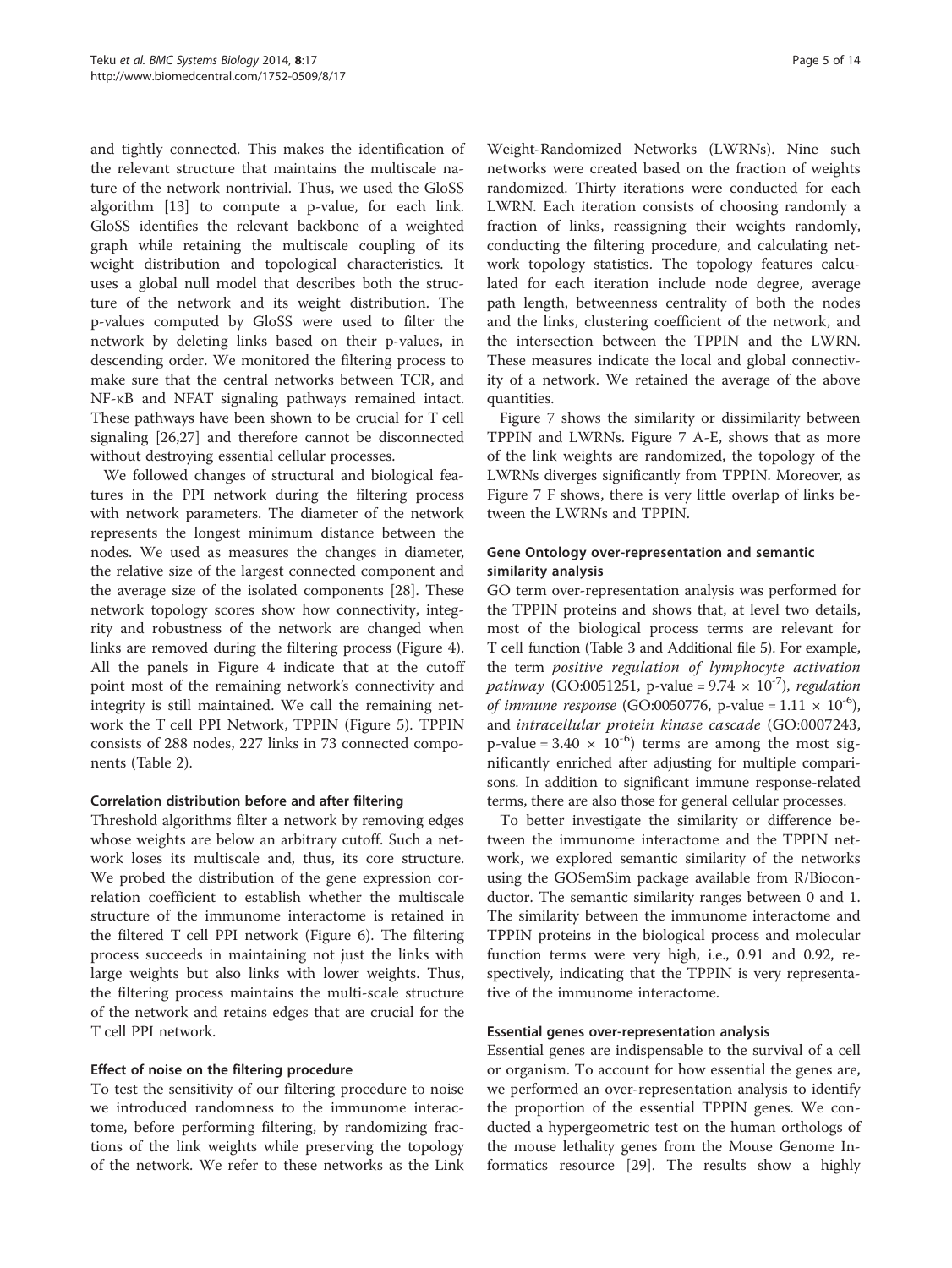<span id="page-6-0"></span>

significant enrichment of essential genes in the TPPIN (p-value =  $1.37 \times 10^{-10}$ , Table [4](#page-10-0) and Figure [5\)](#page-7-0).

#### Interconnection of T cell-specific pathways

The TPPIN proteins were mapped onto the TCR, JAK-STAT and MAPK signaling pathways that are central for T cell functions [[30\]](#page-13-0) (Figure [8](#page-11-0)). Albeit containing just a third of the proteins in the initial network, the TPPIN includes almost all the main components for the remaining pathways. Except for CD3γ and CD3δ, all the CD3 proteins of the TCR complex are present in the TPPIN. Further, most proteins important for early T cell activation, NFAT, AP1, NF-κB, T cell co-inhibitory and co-stimulatory signal transduction are present. Overall, most of the proteins in the important pathways for T cell signaling are present in the TPPIN. This indicates that the filtering procedure was able to, first of all, identify central pathways and, secondly, to keep their connectivity. As a novel feature the TPPIN indicates the interconnection of the central pathways.

#### Discussion and conclusions

In this study, we identified the network of proteins relevant for T cells by filtering the multiscale immunome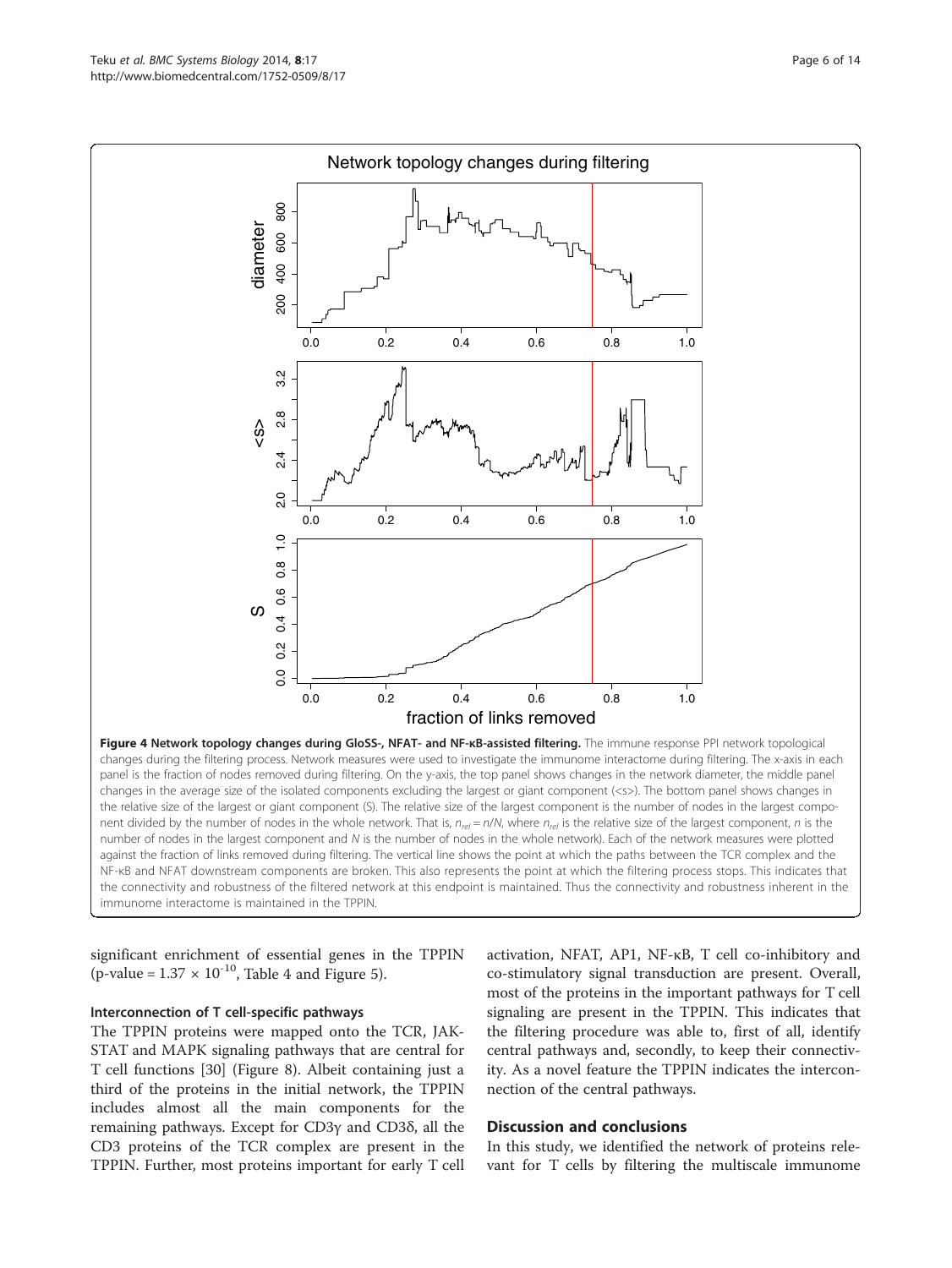<span id="page-7-0"></span>

interactome using the GloSS filtering algorithm [\[13\]](#page-13-0). We compiled the genes for the major immune processes and reconstructed the immunome interactome. Then we integrated gene expression profiles across several gene expression experiments. The jackknife correlation for gene expression was used to weigh links between the proteins encoded by the genes. Next, we used the output from GloSS to filter the network. The filtered network contains most of the relevant T cell functional components and was designated TPPIN. This was confirmed by the overrepresentation analysis conducted with GO terms and essential genes.

Many important components of the TCR-dependent signaling pathways are present in the TPPIN. Except for

| Table 2 General structure of the T cell PPI network |  |  |  |  |
|-----------------------------------------------------|--|--|--|--|
|-----------------------------------------------------|--|--|--|--|

| Number of nodes in<br>connected component | <b>Number</b><br>of links | Number of components<br>in the network |  |  |
|-------------------------------------------|---------------------------|----------------------------------------|--|--|
| 91                                        | 100                       |                                        |  |  |
| 14                                        | 14                        |                                        |  |  |
| 6                                         | 5                         | 2                                      |  |  |
| -5                                        | 4                         | 3                                      |  |  |
| $\overline{4}$                            | Β                         | 5                                      |  |  |
| 3                                         | 2                         | 13                                     |  |  |
| 3                                         | ੨                         |                                        |  |  |

A component represents a set of nodes that are all connected to each other, either directly or indirectly. Components with two nodes are not included in the table.

CD3γ and CD3δ, other components of the TCR complex which are included in the microarrays used in this study, are present (TCR- $\alpha$  and -β are not present in the microarrays). The co-receptors CD4 and CD8 are both present, as well as, all the proteins that make up the immunological synapse. With the exception of LAT, GADS and ITK, most proteins that are central in the immediate TCR receptor-associated intracellular signaling after the formation of the immunological synapse and TCR activation are present in the TPPIN, including LCK, FYN, CD45, ZAP70, SLP-76 and PLC-γ.

After its activation, PLC-γ cleaves PIP2 into the second messenger IP3 and DAG [\[31,32](#page-13-0)]. This event sets off the activation of three important signaling pathways in T cells that end up with transcriptional activation of NFAT, NF-κB and AP-1 [[30](#page-13-0)]. DAG activates PKC-θ, which in turn activates NF-κB [[33](#page-13-0)]. IP3 activates CaN through the calcium signaling, and CaN subsequently activates NFAT [[34\]](#page-13-0). DAG activates RasGRP [\[35,36](#page-14-0)], which in turn initiates the activation of the MAP kinase cascade [[37\]](#page-14-0), culminating in the activation of FOS [\[38](#page-14-0)]. Key proteins in the NF-κB pathway including PKC-θ, IKK-β and I $KB$  [[39](#page-14-0)] are present in the TPPIN. With the exception of RasGRP, MEK1/2 and ELK co-complexes, the other vital proteins in the MAP kinase signaling cascade [[40\]](#page-14-0) and the JAK-STAT pathway [[41\]](#page-14-0) are captured by the TPPIN. These results show how the TPPIN represents relevant T cell-related parts of the immunome interactome.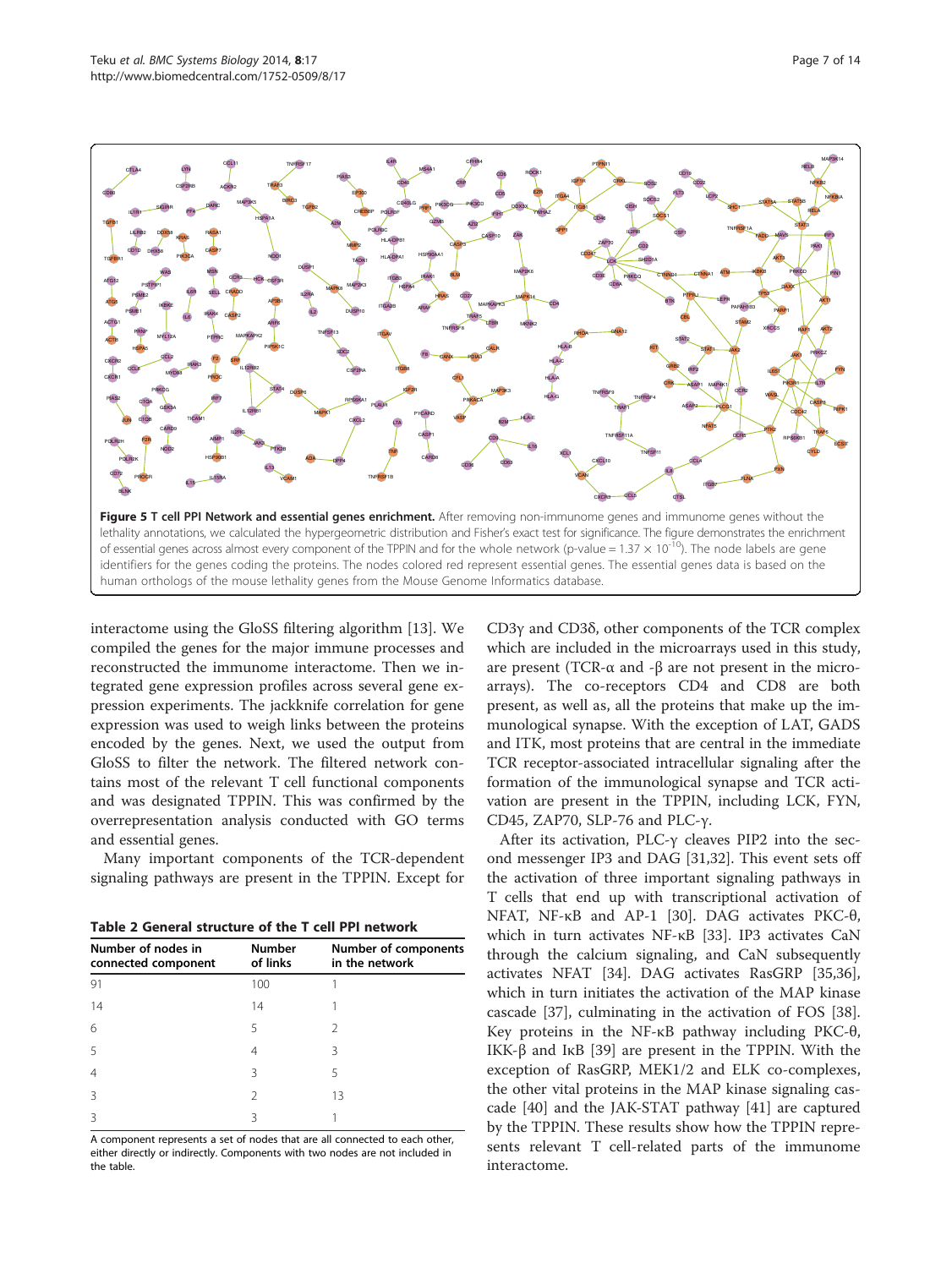<span id="page-8-0"></span>

distribution of the gene expression correlation coefficient to establish whether the multiscale structure of the immunome interactome is retained in the filtered T cell PPI network. The red and blue curves represent, respectively, the distribution of gene expression correlation before and after filtering. The filtering approach preserves a broad distribution of link weights, i.e., most with large weights and some with small weights.

During the filtering step the central networks connecting the TCR complex to the NF-κB and NFAT signaling pathways were kept intact. Although the NFAT and NFκB pathways are present in many different cell-types, they are central for T cell survival and functions. The connectivity of these components was used to determine the end point for the filtering process. The filtering was continued until there was a minimum number of links, i.e., one, between the TCR, and NF-κB and NFAT components.

GO term enrichment analysis confirms that several of the TPPIN proteins have important T cell functions. As an example of biological process term enrichment, the positive regulation of lymphocyte activation pathway (GO:0051251), regulation of immune response (GO:0050776), and intracellular protein kinase cascade (GO:0007243) terms are significantly enriched. To further probe the similarity between the immunome interactome and the TPPIN proteins we calculated their semantic similarity with respect to biological process and molecular function GO terms. The networks were semantically very similar in both types of GO terms. Because essential genes are indispensable for the survival of a cell, their enrichment in the cellular network would indicate that the network is crucial to the cell. Thus, we investigated the enrichment of essential genes in the TPPIN. The analysis showed a highly significant enrichment of essential genes in the TPPIN. These independent lines of evidence support the applicability of the network filtering routine.

Due to the scarcity of time course microarray experiments with uniform design, gene expression datasets with different designs were used. Integrated analysis was carried out to identify and exclude biased datasets [\[42,43](#page-14-0)]. The normalization and batch effect analysis steps served to considerably minimize the effect of bias for correlation calculation from the experimental studies.

Global and aggregate cellular interactions are more plausible between proteins encoded by co-expressed genes than between gene products whose expression patterns are uncorrelated [[14](#page-13-0)]. Since we investigated the global and aggregated characteristics of the immune response in T cells by integrating gene expression experiments conducted for T cell lines, the correlation coefficients represent the aggregate strength of the T cell-specific relationship between the genes and their interacting protein products [\[14,](#page-13-0)[44\]](#page-14-0).

To explore the changes in the network during the filtering process we investigated changes in the diameter, relative size of the largest component and the average size of the connected components of the network. These network measures have been shown to indicate the connectivity status of a network and its robustness against link removal or loss [[28,](#page-13-0)[45\]](#page-14-0). The changes in network statistics during the filtering process showed that TPPIN maintains most of the integrity and connectivity of the immunome interactome.

Certain aspects of T cell function have been previously modeled [[46-49](#page-14-0)]. Most of these studies are related to gene regulatory networks and modeling of small signaling networks involving transcription factors and their targets, selected to include genes or proteins well-known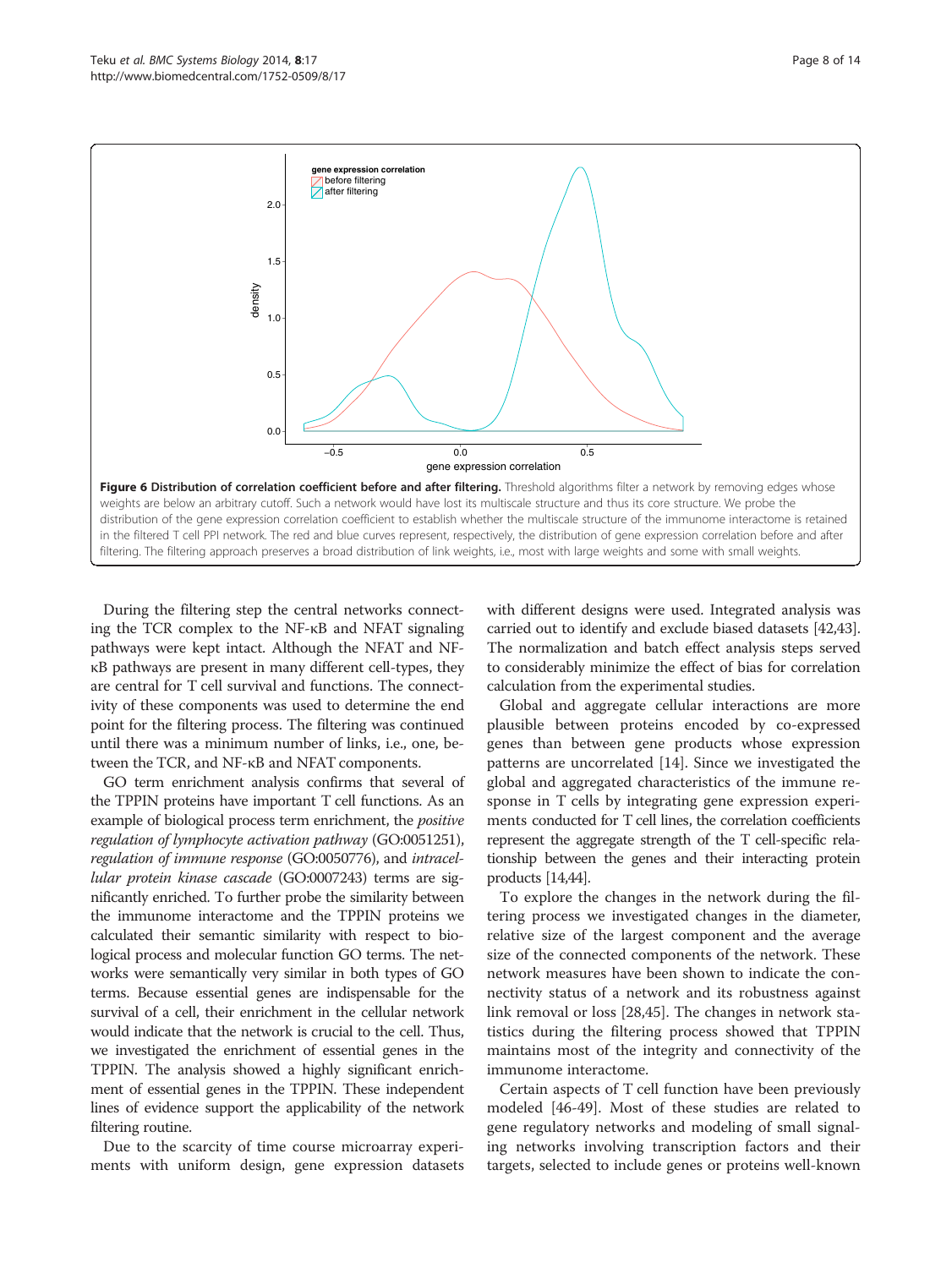in the modeled system. In these studies, the typical number of genes or proteins is in a few tens, whereas we started with the entire immunome interactome of 1149 proteins and 5164 links, and ended up with a core network that contains 288 proteins and 227 links. The number of nodes and links in the TPPIN makes it amenable to tailored cellular systems modeling and experimental studies. Our approach is unsupervised and does not utilize any preconceptions, yet, it reveals the central proteins and their networks.

0.1 0.2 0.3 0.4 0.5 0.6 0.7 0.8 0.9 1.0 Fraction of Randomized Link Weights

Mean Path Length for TPPIN and LWRN

The filtering process carried out in this study has some potential limitations. It needs several time course expression datasets for the cell-type or tissue of interest and each experiment should consist of at least 3 samples. A set of proteins is needed to track the connectivity of the vital pathways and a stop criterion when key pathways are



7.0

7.5

8.0

Mean Path Length

Mean Path Length

**B**

8.5

9.0

**networks**

TPPIN LWRN

0.1 0.2 0.3 0.4 0.5 0.6 0.7 0.8 0.9 1.0 Fraction of Randomized Link Weights

Average Degree for TPPIN and LWRN

1.5 1.6

1.7 1.8 1.9 2.0

Average Degree

Average Degree

<span id="page-9-0"></span>**A**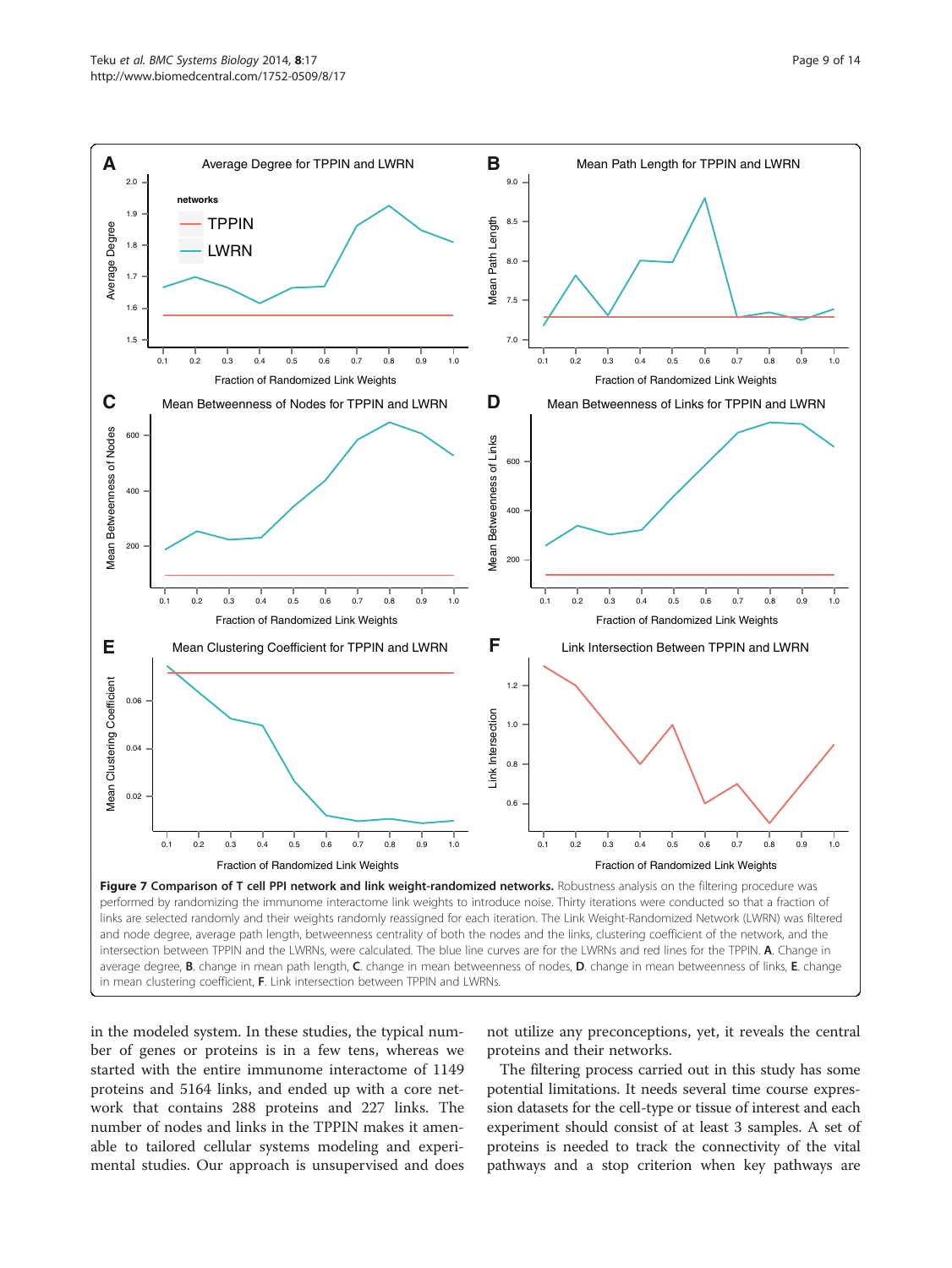| GO ID      | Term                                         | Number of significant vs.<br>annotated genes | <b>Expected number</b><br>of genes | Raw vs. adjusted P value<br>$5.40 \times 10^{-09} / 9.74 \times 10^{-07}$ |  |
|------------|----------------------------------------------|----------------------------------------------|------------------------------------|---------------------------------------------------------------------------|--|
| GO:0051251 | positive regulation of lymphocyte activation | 128/61                                       | 32.51                              |                                                                           |  |
| GO:0043067 | regulation of programmed cell death          | 289/114                                      | 73.41                              | $4.77 \times 10^{-10}$ /4.60 $\times 10^{-07}$                            |  |
| GO:0050776 | regulation of immune response                | 313/118                                      | 79.51                              | $6.79 \times 10^{-09} / 1.11 \times 10^{-06}$                             |  |
| GO:0048523 | negative regulation of cellular process      | 401/142                                      | 101.86                             | $1.05 \times 10^{-08}/1.62 \times 10^{-06}$                               |  |
| GO:0050867 | positive regulation of cell activation       | 144/64                                       | 36.58                              | $7.04 \times 10^{-08}$ /5.59 $\times 10^{-06}$                            |  |
| GO:0048584 | positive regulation of response to stimulus  | 401/140                                      | 101.86                             | $5.10 \times 10^{-08}$ /4.40 $\times 10^{-06}$                            |  |
| GO:0042981 | regulation of apoptotic process              | 285/113                                      | 72.39                              | $4.04 \times 10^{-10}$ /4.60 $\times 10^{-07}$                            |  |
| GO:0007243 | intracellular protein kinase cascade         | 330/121                                      | 83.82                              | $3.13 \times 10^{-08} / 3.40 \times 10^{-06}$                             |  |
| GO:0019221 | Cytokine mediated signaling pathway          | 163/73                                       | 41.40                              | $3.85 \times 10^{-09} / 8.07 \times 10^{-07}$                             |  |
| GO:0006468 | protein phosphorylation                      | 313/116                                      | 79.51                              | $3.63 \times 10^{-08} / 3.51 \times 10^{-06}$                             |  |

<span id="page-10-0"></span>Table 3 GO biological process term enrichment for TPPIN

The "universe" is the immunome protein data and the enrichment is for the filtered immunome interactome, the T cell PPI network (TPPIN).

broken. However, these limitations are not of great practical importance in the present era of high throughput studies.

The reported filtering routine can capture the core cell-type-specific PPI network for any cell-type from time series gene expression datasets, and is not limited to well-known systems. The approach opens ways for modeling protein interaction networks of cellular systems, even when pathways are not previously well characterized.

#### Methods

#### Protein-protein interaction network reconstruction

Human immunome proteins were obtained from the IKB [[15\]](#page-13-0) and supplemented with key immune system pathways from the KEGG pathways database [[16\]](#page-13-0).

Experimentally verified and consolidated PPI data for the human immunome proteins was retrieved from the iRefIndex database version 9.0 [[17\]](#page-13-0). First, the ppiTrim version 1.2.1 [\[18\]](#page-13-0) was used to filter the iRefIndex dataset. This algorithm maps protein interactants to NCBI gene identifiers and removes undesired raw interactions, deflates potentially expanded complexes, and reconciles annotation labels from the different PPI databases. Second, non-experimentally verified, non-human, complex and self-self PPIs were omitted. Third, we collapsed multiple binary PPIs whose interactants are products of the same genes. Finally, we eliminated PPIs for which both interactants were not immunome proteins (Figure [1](#page-3-0)). The igraph library [[50](#page-14-0)] in the R statistical programming

environment [\[51\]](#page-14-0) was used to reconstruct and analyze the PPI network. Visualizations were done using Cytoscape version 2.8 [[52](#page-14-0)].

#### Gene expression data

We retrieved microarray time course datasets for human T cell-lines from GEO [[19](#page-13-0)] and ArrayExpress [[20](#page-13-0)] databases. Each experiment had to contain at least three samples and at least one for time zero for baseline data. GEO datasets that consisted of samples from multiple platforms were split into multiple experiments, so that each experiment consisted of samples for the same microarray platform. To reduce bias during gene expression integration across experiments we included only experiments performed on Affymetrix whole transcript array platform U133A, U133A 2.0, U133B, U133 plus 2.0 and U95A arrays.

#### Pre-processing of gene expression data

R and Bioconductor libraries were used for data preprocessing [\[51,53\]](#page-14-0). The raw data for each gene expression dataset was retrieved. Pre-processing consisted of quality control using boxplots, arrayPLM and simpleaffy routines. For each experiment, samples were normalized using default parameters of the Robust Multi-Array algorithm [[54](#page-14-0)] implemented in the affy library [[55\]](#page-14-0). To convert probe sets to gene expressions, we used the mean of the probe sets to represent the corresponding gene's expression using the platform-dependent libraries in the Bioconductor project [\[56\]](#page-14-0). Gene expressions for

Table 4 Essential genes overrepresentation

|                           | Number<br>of genes |     | Number of genes Number of lethality genes<br>annotated in MGI annotated in MGI <sup>a</sup> | lethality genes in MGI test | Expected number of P-value for hypergeometric |
|---------------------------|--------------------|-----|---------------------------------------------------------------------------------------------|-----------------------------|-----------------------------------------------|
| Immunome interactome 1140 |                    | 949 |                                                                                             |                             |                                               |
| <b>TPPIN</b>              | 288                | 256 | 105                                                                                         | 59                          | $1.37 \times 10^{-10}$                        |

The T cell PPI network is the resulting network after filtering the immunome interactome. MGI<sup>a</sup> is the Mouse Genome Informatics database.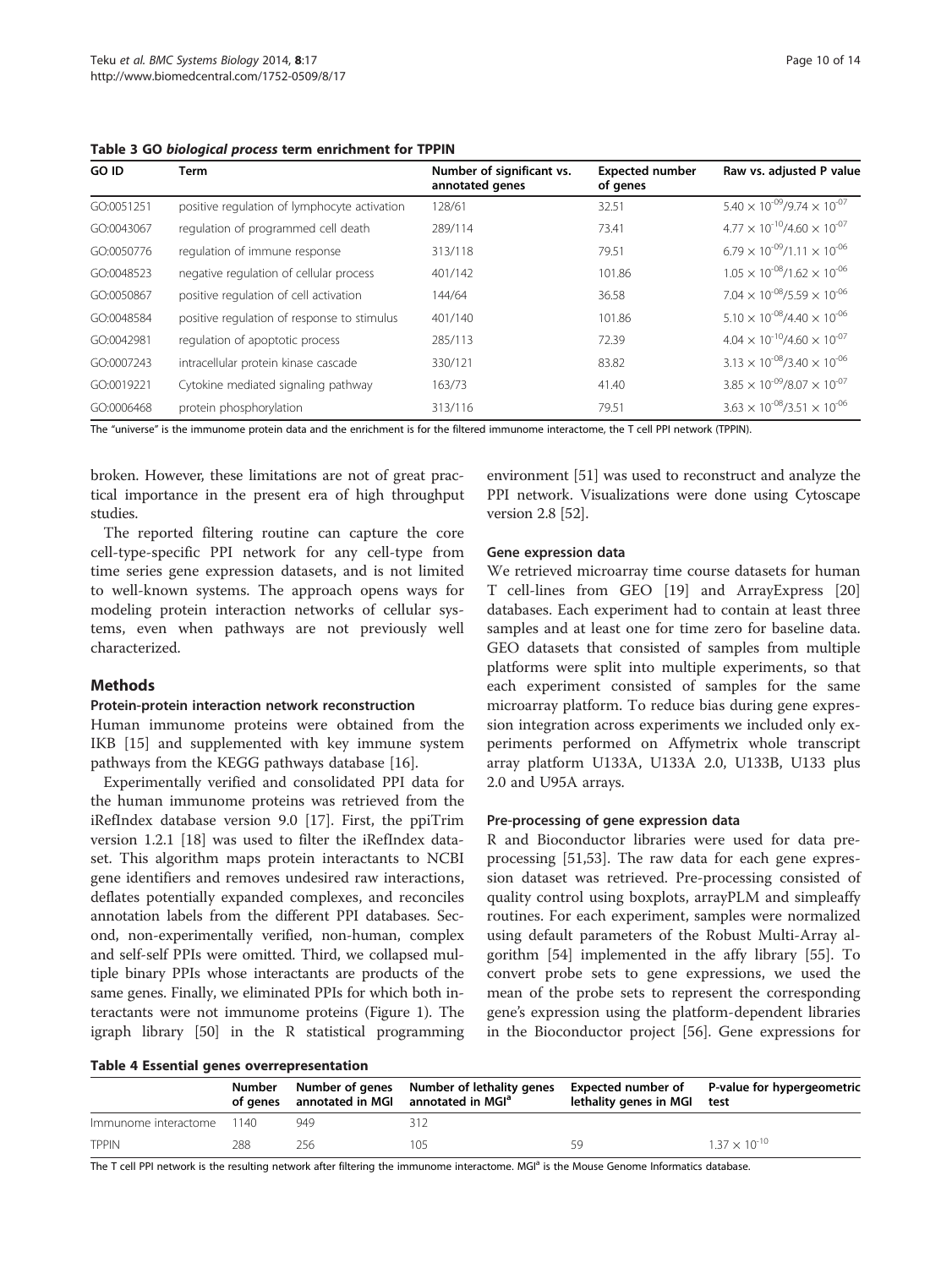<span id="page-11-0"></span>

non-protein coding genes in the immunome protein dataset were removed.

The gene expression datasets were merged and batch effects were analyzed. We also performed PCA analysis before and after batch effect analysis to examine its effect and performance on the normalized datasets. The batch effects and PCA analysis were performed using the ComBat [\[43](#page-14-0)] and plotMDS algorithms implemented in the inSilicoMerging library [[42](#page-14-0)] in Bioconductor.

#### Gene expression correlation

The mean of the jackknife Pearson correlation coefficient of the merged and pre-processed expression values for all gene pair combinations was calculated using the bootstrap library implemented in R. These correlation values were converted to absolute values and used as link weights for the immunome interactome.

#### Protein network filtering

We reconstructed the immunome PPI network as a weighted and undirected graph using the igraph package in R. The nodes, links, and link weights of the graph represent, respectively, the immunome protein coding

genes, the PPIs and the average jackknife gene expression correlation between the immunome protein coding genes.

Network filtering was achieved with the GloSS algorithm [\[13\]](#page-13-0), which identifies the relevant backbone of a weighted graph while retaining its weight distribution and structure. It uses a global null model to calculate the significance of the links by maintaining the topology of the network while assigning link weights randomly, from the observed weight distribution. The link weights (jackknife correlation coefficients) were multiplied by 100 to allow the p-values to be computed by GloSS. The computed link p-values by GloSS were used to filter the network by removing links in decreasing order of p-value. We monitored the filtering process to make sure that at least a path or connectivity remained between the TCR complex and NF-κB signaling pathways. The steps below represent the filtering procedure:

Step 1: Using GloSS, determine p-value for each edge of the network

Step 2: Select the link with the largest p-value Step 3: Remove the link from the network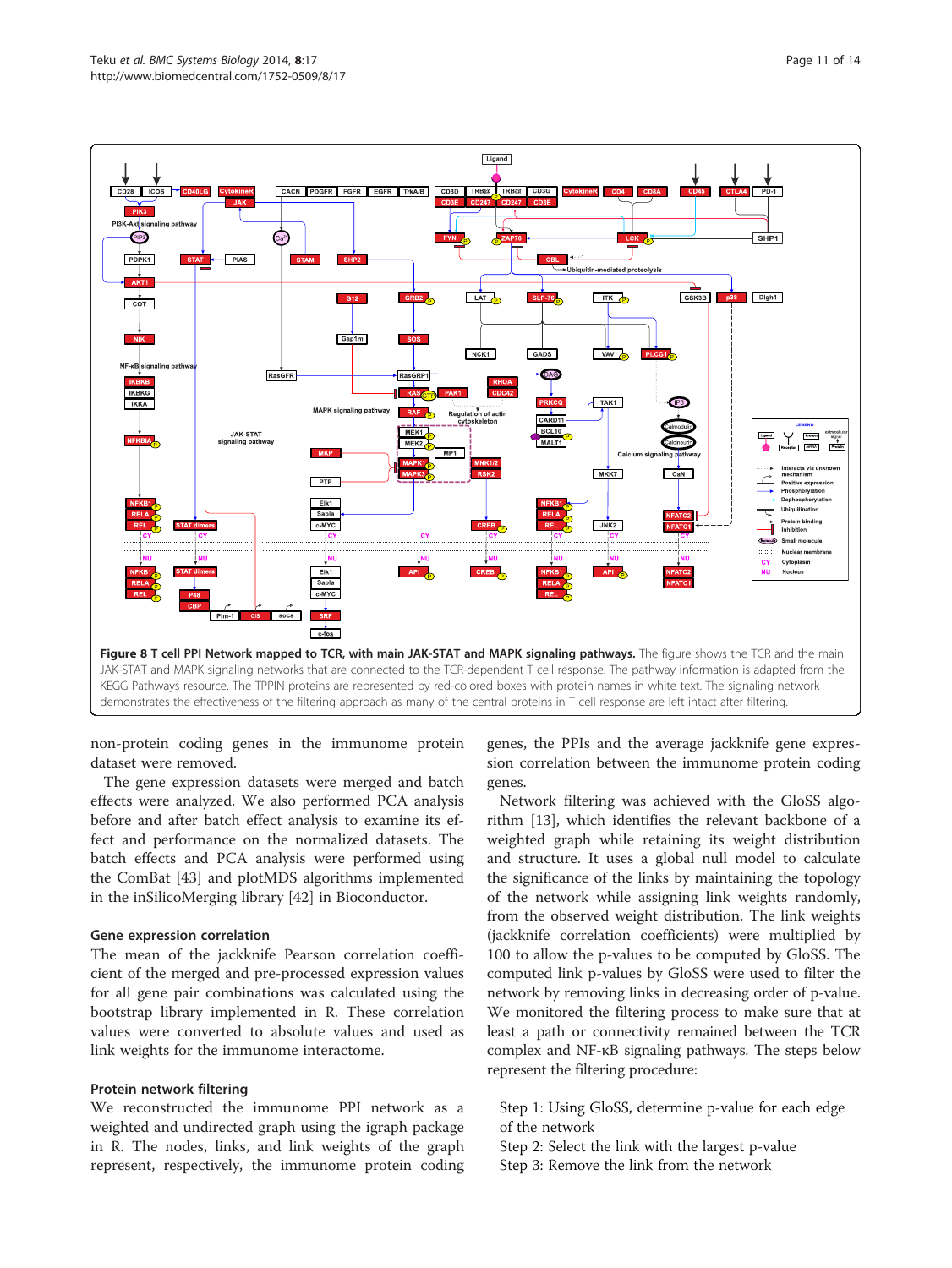<span id="page-12-0"></span>Step 4: Check for presence of connectivity between the NF-κB components and the TCR complex

Step 4.1: If connectivity exists discard the link and go to step 2.

Step 4.2: If connectivity does not exist, return the link to the network and stop.

This procedure was performed for both the NF-κB and the NFAT signaling pathways. Network diameter is the maximum of the shortest paths between the nodes of the network. A connected component is the region of a network in which there is a path connecting all node pairs. We followed changes in the network diameter, the relative size of the largest connected component and the average size of the isolated components [\[28](#page-13-0)]. The relative size of the largest component is the number of nodes in the largest component divided by the number of nodes in the whole network. That is,  $n_{rel} = n/N$ , where,  $n_{rel}$  is the relative size of the largest component,  $n$  is the number of nodes in the largest component and N is the number of nodes in the whole network. These measures were plotted against the fraction of filtered nodes. The ratio,

number of deleted nodes number of nodes in the network

represents the fraction of the filtered nodes. The igraph package was used to calculate the network scores [\[50](#page-14-0)].

#### Robustness of the T cell PPI network

Link weight-randomized networks were created by randomizing the weights of a fraction of links, keeping the topology unchanged. The following fractions of links were used to create each of the link weight-randomized networks: 0.1, 0.2, 0.3, 0.4, 0.5, 0.6, 0.7, 0.8 and 0.9. Thirty iterations were performed on each link weightrandomized network. For each iteration, a fraction of links were randomly selected, their weights randomly reassigned, the filtering procedure performed and network topology statistics calculated. Node degree, average path length, betweenness centrality of both the nodes and the links, clustering coefficient of the network, and the intersection between the TPPIN network and the link weight-randomized networks, were calculated. After the iterations for each link weight-randomized network, the average of each of the network topology statistics was retained.

#### Gene Ontology term enrichment, over-representation and semantic similarity analysis

The interconnected proteins in the TPPIN were subjected to GO [[57\]](#page-14-0) term enrichment analysis. The GO terms for the proteins in the immunome interactome

were used as the background. Fisher's exact test of the hypergeometric distribution was calculated and correction for multiple comparisons was performed using the Benjamini-Hochberg procedure [\[58](#page-14-0)]. The enrichment analysis was performed with Webgestalt [[59\]](#page-14-0). Semantic similarity between the immunome interactome and the TPPIN was calculated using the clusterSim routine of the GOSemSim library [\[60](#page-14-0)] (version 1.18.0) available in R/Bioconductor.

#### Analysis of essential genes

We retrieved the human orthologs of the mouse lethality genes from the Mouse Genome Informatics database [[29\]](#page-13-0). A gene was included in the set of lethality genes with the following criteria: phenotype contains the word "lethality", the type of lethality annotation contains neither "partial" nor "wean". After removing non-immunome genes and those without the above-mentioned lethality annotations, we calculated the hypergeometric distribution and Fisher's exact test for significance. Essential genes were retrieved using the biomaRt package in R [\[61\]](#page-14-0) and visualization of the TPPIN with essential genes was done using Cytoscape 2.8.3.

#### Pathway gene mapping

The TPPIN genes were mapped to the KEGG pathways using the KEGG pathway mapper tool [[16](#page-13-0)].

#### Additional files

[Additional file 1:](http://www.biomedcentral.com/content/supplementary/1752-0509-8-17-S1.xls) Protein data from the Immunome Knowledge Base and the immune response pathways from KEGG. This file contains the Entrez-gene identifiers of the genes encoding the immune response proteins from the IKB database and the KEGG immune response pathways listed in Table [1](#page-2-0) of the main document. This dataset represents the immunome protein dataset and was used to generate the immunome interactome from PPIs in the iRefIndex database.

[Additional file 2:](http://www.biomedcentral.com/content/supplementary/1752-0509-8-17-S2.pdf) Immunome interactome network figure. The figure represents the immunome interactome constructed from the immunome protein list of Additional file 1. The figure shows the complex nature of the network and thus cannot be studied by intuition alone. To reduce the complexity of the network the filtering procedure, reported in this study, was performed.

[Additional file 3:](http://www.biomedcentral.com/content/supplementary/1752-0509-8-17-S3.xls) Immunome interactome table. This is a table of the PPIs of the immune response proteins of Additional file 1. They were reconstructed from the iRefIndex which is a compendium of PPI data from major PPI databases. Additional filtering was carried out such that only experimentally verified, human, binary PPIs were obtained (see methods). The identifiers are entrez gene identifiers of the genes that code for the immune response genes.

[Additional file 4:](http://www.biomedcentral.com/content/supplementary/1752-0509-8-17-S4.xls) A summary of the gene expression datasets. This consists of a summary of all microarray datasets that were used in this study. The datasets were retrieved from NCBI's GEO and EBI's ArrayExpress databases. The dataset with asterisk (\*) contains 3 experiments conducted on 3 different platforms. The 3 experiments were separated into separate data sets throughout the pre-processing. After pre-processing only samples from the experiment conducted on Affymetrix Human Genome U133A Array were merged with data sets from other experiments.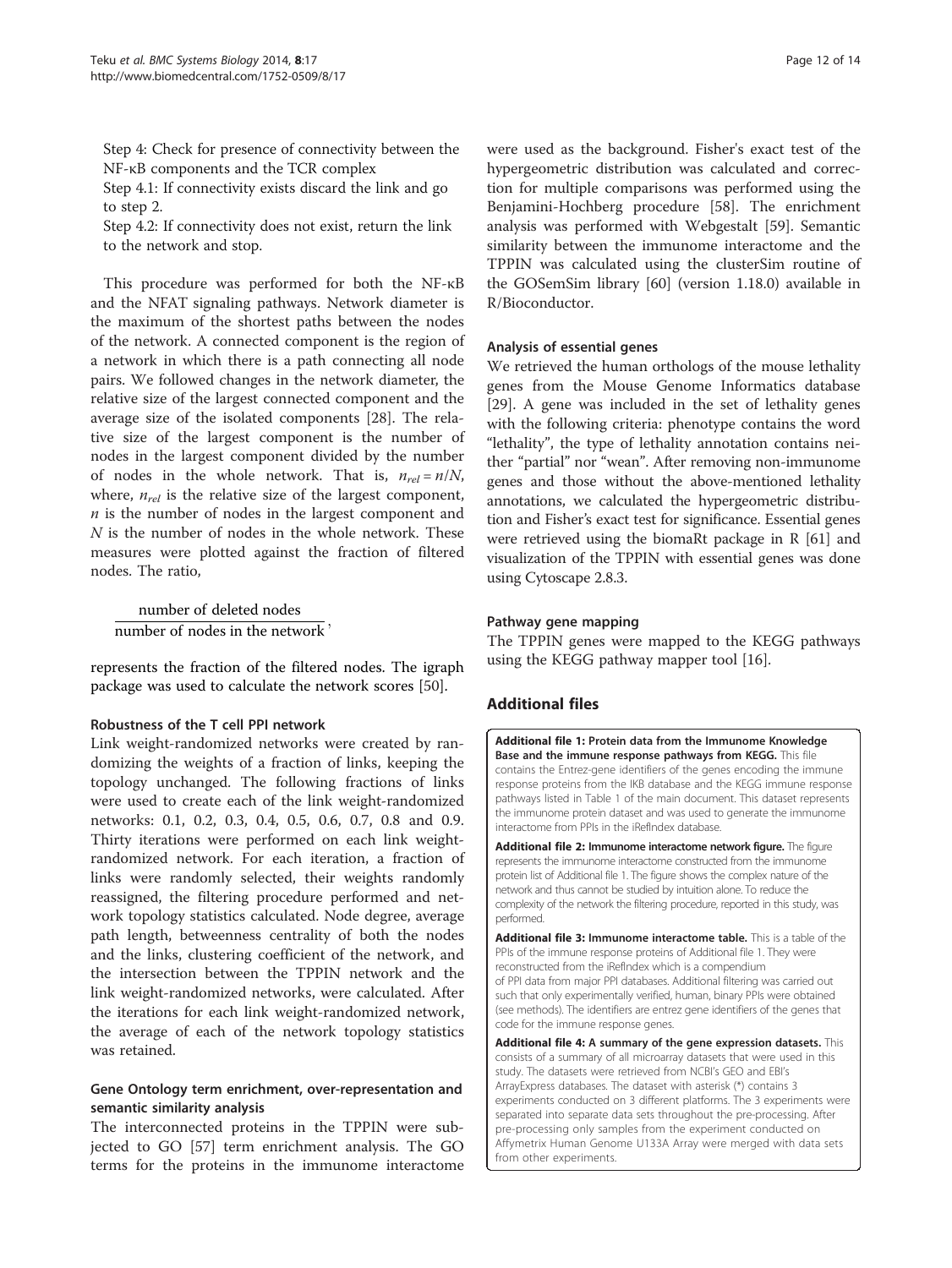#### <span id="page-13-0"></span>[Additional file 5:](http://www.biomedcentral.com/content/supplementary/1752-0509-8-17-S5.xls) Full Gene Ontology analysis results table. This

contains details of the GO term enrichment analysis performed by the Webgestalt web resource. The background of the GO analysis is the immune response proteins. The null hypothesis significance test is the hypergeometric test and the p-values were corrected using the Benjamini–Hochberg procedure.

#### Competing interests

The authors declare that they have no competing interests.

#### Authors' contributions

GNT contributed towards data acquisition, analysis and interpretation; drafting and writing the manuscript. CO and MV contributed towards conception and design of this work; analysis and interpretation; drafting and writing the manuscript. All authors read and approved the final manuscript.

#### Acknowledgements

We thank Marko Pesu for valuable discussions.

#### Author details

<sup>1</sup>Department of Experimental Medical Science, Lund University, Lund, Sweden. <sup>2</sup>Institute of Biomedical Technology, University of Tampere, Tampere, Finland. <sup>3</sup>BioMediTech, University of Tampere, Tampere, Finland.

#### Received: 5 July 2013 Accepted: 5 February 2014 Published: 15 February 2014

#### References

- 1. Csermely P, Korcsmaros T, Kiss HJ, London G, Nussinov R: Structure and dynamics of molecular networks: A novel paradigm of drug discovery: a comprehensive review. Pharmacol Ther 2013, 138(3):333–408.
- 2. Karlebach G, Shamir R: Modelling and analysis of gene regulatory networks. Nat Rev Mol Cell Biol 2008, 9(10):770–780.
- 3. Kim JR, Kim J, Kwon YK, Lee HY, Heslop-Harrison P, Cho KH: Reduction of complex signaling networks to a representative kernel. Sci Signal 2011, 4:175. ra35.
- 4. Newman ME: Finding community structure in networks using the eigenvectors of matrices. Phys Rev E Stat Nonlin Soft Matter Phys 2006, 74(3 Pt 2):036104.
- Kobayashi K, Ehrlich SD, Albertini A, Amati G, Andersen KK, Arnaud M, Asai K, Ashikaga S, Aymerich S, Bessieres P, Boland F, Brignell SC, Bron S, Bunai K, Chapuis J, Christiansen LC, Danchin A, Debarbouille M, Dervyn E, Deuerling E, Devine K, Devine SK, Dreesen O, Errington J, Fillinger S, Foster SJ, Fujita Y, Galizzi A, Gardan R, Eschevins C, Fukushima T, Haga K, Harwood CR, Hecker M, Hosoya D, Hullo MF, Kakeshita H, Karamata D, Kasahara Y, Kawamura F, Koga K, Koski P, Kuwana R, Imamura D, Ishimaru M, Ishikawa S, Ishio I, Le Coq D, Masson A, Mauel C, Meima R, Mellado RP, Moir A, Moriya S, Nagakawa E, Nanamiya H, Nakai S, Nygaard P, Ogura M, Ohanan T, O'Reilly M, O'Rourke M, Pragai Z, Pooley HM, Rapoport G, Rawlins JP, Rivas LA, Rivolta C, Sadaie A, Sadaie Y, Sarvas M, Sato T, Saxild HH, Scanlan E, Schumann W, Seegers JF, Sekiguchi J, Sekowska A, Seror SJ, Simon M, Stragier P, Studer R, Takamatsu H, Tanaka T, Takeuchi M, Thomaides HB, Vagner V, van Dijl JM, Watabe K, Wipat A, Yamamoto H, Yamamoto M, Yamamoto Y, Yamane K, Yata K, Yoshida K, Yoshikawa H, Zuber U, Ogasawara N: Essential Bacillus subtilis genes. Proc Natl Acad Sci U S A 2003, 100(8):4678–4683.
- 6. Commichau FM, Pietack N, Stulke J: Essential genes in Bacillus subtilis: a re-evaluation after ten years. Mol Biosyst 2013, 9(6):1068–1075.
- 7. Song C, Havlin S, Makse HA: Self-similarity of complex networks. Nature 2005, 433(7024):392–395.
- 8. Itzkovitz S, Levitt R, Kashtan N, Milo R, Itzkovitz M, Alon U: Coarse-graining and self-dissimilarity of complex networks. Phys Rev E Stat Nonlin Soft Matter Phys 2005, 71(1 Pt 2):016127.
- 9. Santoni D, Pedicini M, Castiglione F: Implementation of a regulatory gene network to simulate the TH1/2 differentiation in an agent-based model of hypersensitivity reactions. Bioinformatics 2008, 24(11):1374–1380.
- 10. Serrano MA, Boguna M, Vespignani A: Extracting the multiscale backbone of complex weighted networks. Proc Natl Acad Sci U S A 2009, 106(16):6483–6488.
- 11. Grady D, Thiemann C, Brockmann D: Robust classification of salient links in complex networks. Nat Commun 2012, 3:864.
- 12. Tumminello M, Aste T, Di Matteo T, Mantegna RN: A tool for filtering information in complex systems. Proc Natl Acad Sci U S A 2005, 102(30):10421–10426.
- 13. Radicchi F, Ramasco JJ, Fortunato S: Information filtering in complex weighted networks. Phys Rev E Stat Nonlin Soft Matter Phys 2011, 83(4 Pt 2):046101.
- 14. Klebanov LB, Yakovlev AY: A nitty-gritty aspect of correlation and network inference from gene expression data. Biol Direct 2008, 3:35.
- 15. Ortutay C, Vihinen M: Immunome knowledge base (IKB): an integrated service for immunome research. BMC Immunol 2009, 10:3.
- 16. Kanehisa M, Goto S, Sato Y, Furumichi M, Tanabe M: KEGG for integration and interpretation of large-scale molecular data sets. Nucleic Acids Res 2012, 40(1):D109–D114.
- 17. Razick S, Magklaras G, Donaldson IM: iRefIndex: a consolidated protein interaction database with provenance. BMC Bioinforma 2008, 9:405.
- 18. Stoimirovic A, Yu YK: ppiTrim: constructing non-redundant and up-todate interactomes. In Database (Oxford) 2011. ; 2011. bar036.
- 19. Sayers EW, Barrett T, Benson DA, Bolton E, Bryant SH, Canese K, Chetvernin V, Church DM, Dicuccio M, Federhen S, Feolo M, Fingerman IM, Geer LY, Helmberg W, Kapustin Y, Krasnov S, Landsman D, Lipman DJ, Lu Z, Madden TL, Madej T, Maglott DR, Marchler-Bauer A, Miller V, Karsch-Mizrachi I, Ostell J, Panchenko A, Phan L, Pruitt KD, Schuler GD, Sequeira E, Sherry ST, Shumway M, Sirotkin K, Slotta D, Souvorov A, Starchenko G, Tatusova TA, Wagner L, Wang Y, Wilbur WJ, Yaschenko E, Ye J: Database resources of the National Center for Biotechnology Information. Nucleic Acids Res 2012, 40(1):D13–D25.
- 20. Parkinson H, Sarkans U, Kolesnikov N, Abeygunawardena N, Burdett T, Dylag M, Emam I, Farne A, Hastings E, Holloway E, Kurbatova N, Lukk M, Malone J, Mani R, Pilicheva E, Rustici G, Sharma A, Williams E, Adamusiak T, Brandizi M, Sklyar N, Brazma A: ArrayExpress update-an archive of microarray and high-throughput sequencing-based functional genomics experiments. Nucleic Acids Res 2011, 39(Database issue):D1002–D1004.
- 21. Wippler J, Kouns WC, Schlaeger EJ, Kuhn H, Hadvary P, Steiner B: The integrin αIIb-β3, platelet glycoprotein IIb-IIIa, can form a functionally active heterodimer complex without the cysteine-rich repeats of the β3 subunit. J Biol Chem 1994, 269(12):8754–8761.
- 22. Nakayama T, Yamashita M: The TCR-mediated signaling pathways that control the direction of helper T cell differentiation. Semin Immunol 2010, 22(5):303–309.
- 23. Takino J, Yamagishi S, Takeuchi M: Cancer malignancy is enhanced by glyceraldehyde-derived advanced glycation end-products. J Oncol 2010, 2010:739852.
- 24. Olivieri KC, Mukerji J, Gabuzda D: Nef-mediated enhancement of cellular activation and human immunodeficiency virus type 1 replication in primary T cells is dependent on association with p21-activated kinase 2. Retrovirology 2011, 8:64–4690. 8-64.
- 25. Karkkainen S, Hiipakka M, Wang JH, Kleino I, Vaha-Jaakkola M, Renkema GH, Liss M, Wagner R, Saksela K: Identification of preferred protein interactions by phage-display of the human Src homology-3 proteome. EMBO Rep 2006, 7(2):186–191.
- 26. Voll RE, Jimi E, Phillips RJ, Barber DF, Rincon M, Hayday AC, Flavell RA, Ghosh S: NF-κB activation by the pre-T cell receptor serves as a selective survival signal in T lymphocyte development. Immunity 2000, 13(5):677–689.
- 27. Macian F: NFAT proteins: key regulators of T-cell development and function. Nat Rev Immunol 2005, 5(6):472–484.
- 28. Albert R, Jeong H, Barabasi AL: Error and attack tolerance of complex networks. Nature 2000, 406(6794):378–382.
- 29. Cox A, Ackert-Bicknell C, Dumont BL, Ding Y, Bell JT, Brockmann GA, Wergedal JE, Bult C, Paigen B, Flint J, Tsaih SW, Churchill GA, Broman KW: A new standard genetic map for the laboratory mouse. Genetics 2009, 182(4):1335–1344.
- 30. Smith-Garvin JE, Koretzky GA, Jordan MS: T cell activation. Annu Rev Immunol 2009, 27:591–619.
- 31. Berg LJ, Finkelstein LD, Lucas JA, Schwartzberg PL: Tec family kinases in T lymphocyte development and function. Annu Rev Immunol 2005, 23:549–600.
- 32. Carpenter G, Ji Q: Phospholipase C-γ as a signal-transducing element. Exp Cell Res 1999, 253(1):15–24.
- 33. Schmitz ML, Bacher S, Dienz O: NF-κB activation pathways induced by T cell costimulation. FASEB J 2003, 17(15):2187–2193.
- 34. Hogan PG, Chen L, Nardone J, Rao A: Transcriptional regulation by calcium, calcineurin, and NFAT. Genes Dev 2003, 17(18):2205–2232.